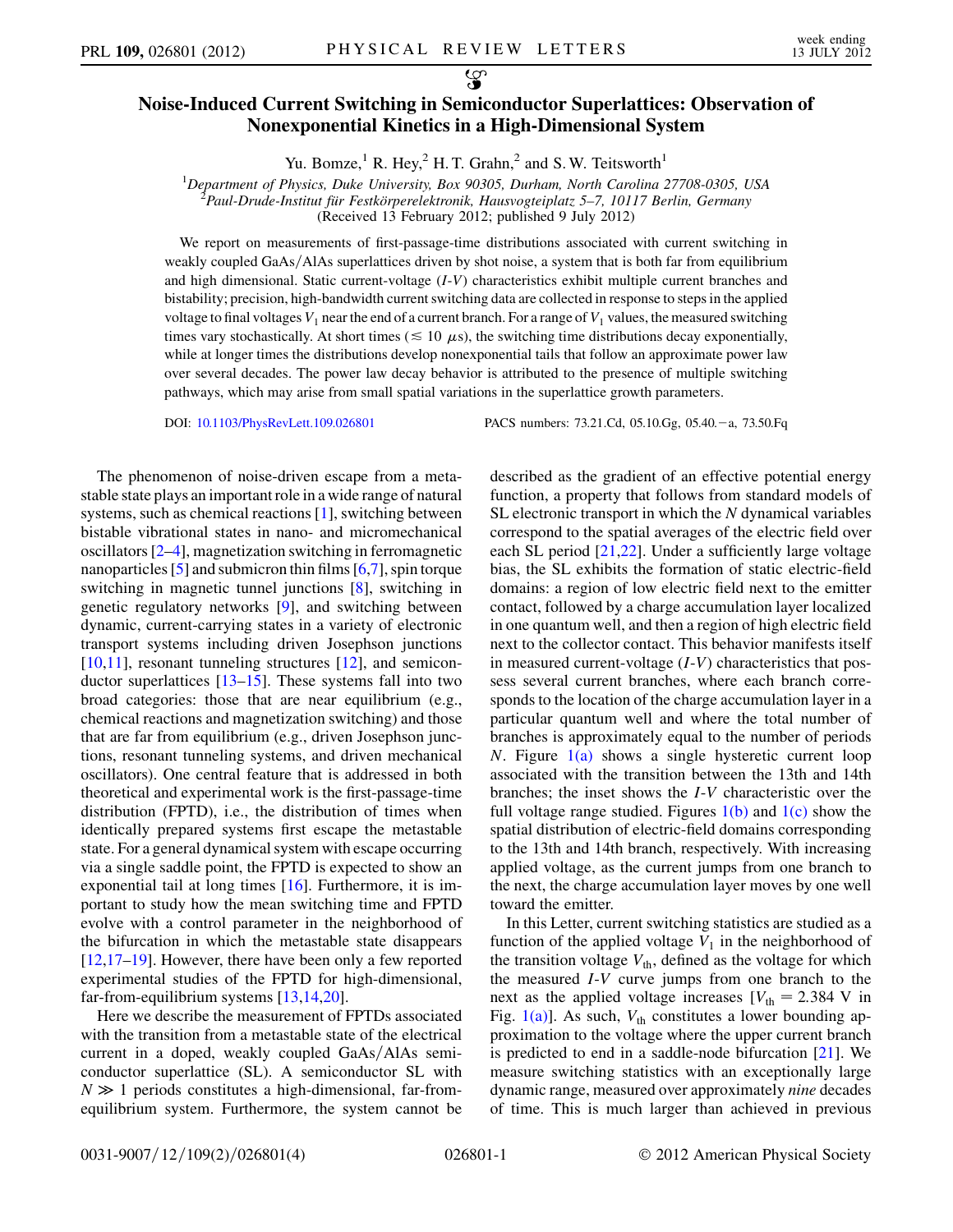

<span id="page-1-0"></span>FIG. 1 (color online). (a) Hysteretic *I-V* loop associated with the coexisting 13th and 14th current branches. Inset: Measured I-V characteristic over a larger voltage range. Corresponding electric-field domain profiles and charge accumulation layer locations for (b) the 13th and (c) the 14th branch.

studies of current switching in SLs [\[13,](#page-3-11)[14\]](#page-3-16) and is enabled by using a novel measurement approach. In addition to observing an exponential decay of the switching time distributions for  $V_1$  near to  $V_{th}$ , we observe long-time tails with an approximate power law form, which become more prominent as the mean metastable state lifetime increases.

The investigated sample consists of a 40-period SL with 9-nm-wide GaAs wells and 4-nm-wide AlAs barriers grown by molecular beam epitaxy on a doped GaAs substrate. The central 5 nm of each well are Si doped with a density of  $3 \times 10^{17}$  cm<sup>-3</sup>. The SL is sandwiched between GaAs contact layers with graded doping that ranges from nominally zero (next to the first AlAs barrier) to  $3 \times 10^{18}$  cm<sup>-3</sup> over a distance of 100 nm. The sample is supplied with Ohmic Au-Ni-Ge contacts and chemically etched into several mesas with diameters of 120 and 200  $\mu$ m. All data displayed in this Letter are for a single  $200 \mu m$  mesa. Data collected for other mesas with the same and smaller diameter are similar. The sample is mounted on a custom-built, gold-plated, copper-clad printed-circuit board, which is immersed in liquid helium and connected to room temperature equipment via lownoise, high-frequency coaxial cables (3 dB attenuation at 1 GHz for the used length) with microcoaxial connectors. All measurements were performed at 4.2 K.

The experimental schematic for measuring switching times is shown in Fig.  $2(a)$ . A novel feature of the approach, not used in previous measurements of first-passage distributions  $[3,6,8,13,14,20,23]$  $[3,6,8,13,14,20,23]$  $[3,6,8,13,14,20,23]$  $[3,6,8,13,14,20,23]$  $[3,6,8,13,14,20,23]$  $[3,6,8,13,14,20,23]$  $[3,6,8,13,14,20,23]$  $[3,6,8,13,14,20,23]$  $[3,6,8,13,14,20,23]$ , is the implementation of



<span id="page-1-1"></span>FIG. 2 (color online). (a) Experimental schematic for measuring stochastically varying switching times between different current states at 4.2 K. (b) Applied voltage signal to the SL at point labeled with a circled b for the transition from the 2nd to the 3rd branch. (c) Time-dependent current response through the SL measured at the circled c. (d) Synchronization signal from AFG to the transistor-transistor-logic (TTL) level pulse converter; cf. the circled d. (e) Output of the TTL pulse converter, which provides the measured switching times  $\tau_s$ ; cf. the circled e.

a self-triggering protocol (described below), which allows for the measurement of switching times over an exceptionally large dynamic range, in this case, approximately  $10<sup>9</sup>$ , ranging from about 4 ns to 10 s. The starting applied voltage  $V_0$  is selected to lie on a monostable part of the I-V curve [cf. Fig.  $1(a)$ ]; the system is held at this voltage for 1 ms to ensure that transients decay. Then, the voltage is stepped to  $V_0'$ , which is closer to the transition voltage  $V_{th}$ but sufficiently below it so that noise-induced switching to the next current branch does not occur. The system is held at  $V_0'$  for 1 ms. Finally, the voltage is stepped to a value  $V_1$ for which the system exhibits noise-induced switching to the next current branch.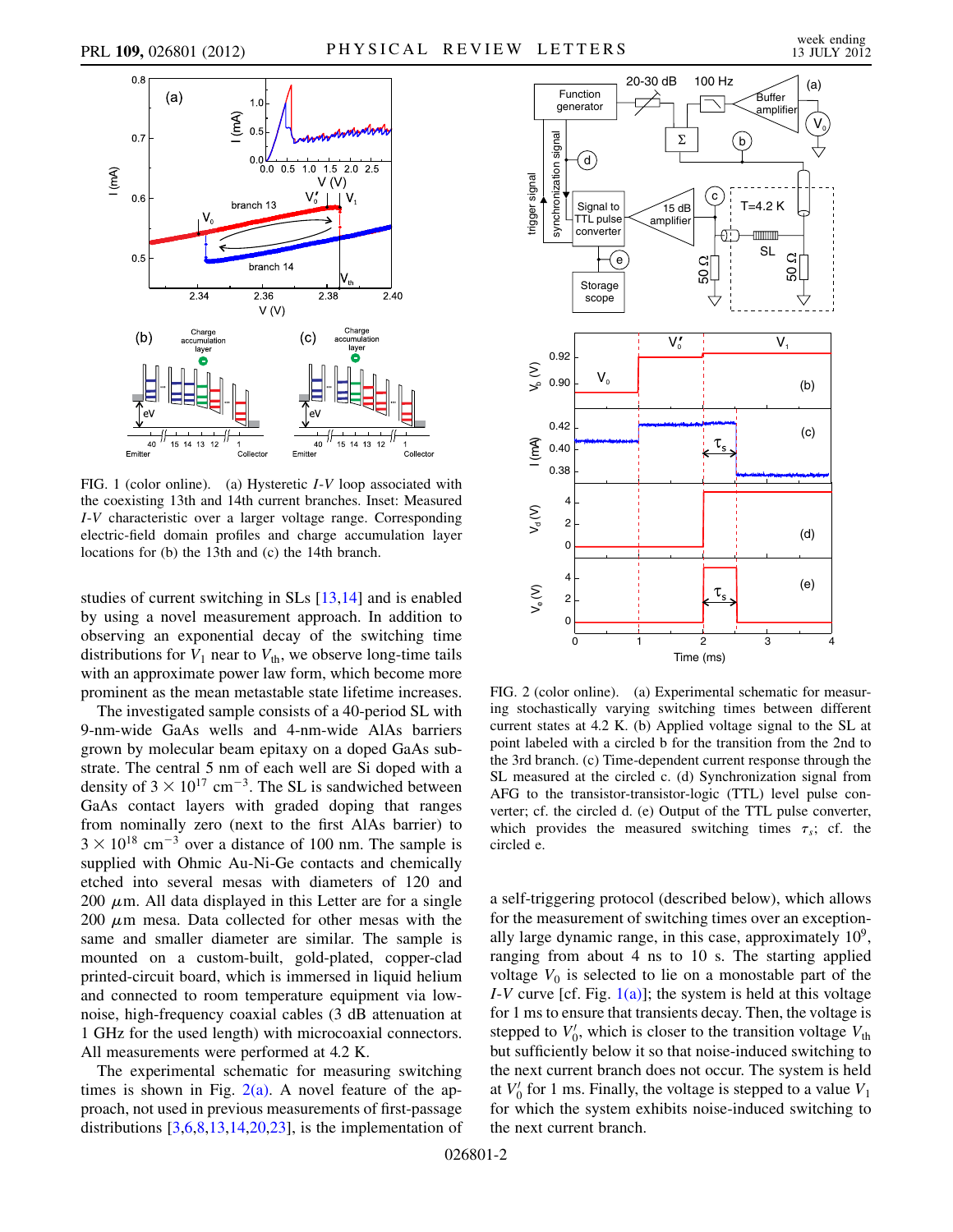To form the complete voltage signal, we use a constant voltage  $V_0$  produced by a low-noise voltage reference buffered with a power amplifier and a 100 Hz low-pass filter. We add to this voltage steps produced by an arbitrary function generator (AFG) [Tektronix AFG3252] to reach the levels  $V_0'$  and  $V_1$ . Since the AFG is the main source of external noise in this experiment, we use its full 5 V output range followed by an attenuation of 26 dB to increment the applied voltage at the sample in steps as small as 30  $\mu$ V with a noise level of 50  $\mu$ V rms, about 1 order of magnitude smaller than voltage fluctuations due to internal shot noise smaller than voltage fluctuations due to internal shot hoise<br>of the SL, estimated as  $r\sqrt{eI\Delta f} \sim 300 \mu$ V rms, where  $r \sim 1$  k $\Omega$  and  $\Delta f \sim 1$  GHz denote SL differential resistance and bandwidth, respectively. The AFG and voltage reference outputs are added together by using a passive power combiner [circled b in Fig.  $2(a)$ ], and the resultant voltage signal shown in Fig.  $2(b)$  is applied to the sample through 50  $\Omega$  matched low-noise, high-frequency coaxial cables. The SL current response is detected as a voltage drop through the 50  $\Omega$  noninverting input of a low-noise, widebandwidth (3 GHz) amplifier [cf. circled c in Fig.  $2(a)$ ]. After the applied voltage reaches  $V_1$ , the SL current undergoes a transition to the lower branch with a stochastically varying switching time  $\tau_s$  as shown in Fig. [2\(c\)](#page-1-1).

In order to measure the switching time statistics over a wide dynamic range, we use a *self-triggering* protocol: (1) the AFG outputs a 5 V (TTL level) signal synchronized with the  $V_1$  voltage step, which is supplied to a signal-to-TTL pulse converter [cf. circled d in Fig.  $2(a)$ ]; (2) the sample current response and synchronization signal are combined to form a 5 V pulse with a width equal to the switching time  $\tau_s$  [shown in Fig. [2\(e\)](#page-1-1)]; (3) the trailing edge of the constructed pulse triggers the AFG in order to initiate a new  $V_0 \rightarrow V_0' \rightarrow V_1$  control signal; and (4) a highbandwidth digital oscilloscope [Tektronix DPO7104] is triggered by both leading and trailing edges in order to extract individual  $\tau_s$  values with a timing accuracy of 4 ns or 2 ppm, whichever is larger. This allows for the measurement of  $\tau_s$  values that are several orders of magnitude larger than the digital oscilloscope sampling time of 1 ns. Note also that  $\tau_s$  is defined as the time when the current first reaches the midpoint between the upper and the lower branches. The results described below are essentially independent of the current detection point, which can be set at any value, provided it is not too close to either the upper or lower branch current level, i.e., closer than  $5 \mu A$  for this experiment. Furthermore, simulations indicate that, for voltages for which stochastic switching is observable, the current difference between the metastable and saddle point state is much less than 5  $\mu$ A [\[21](#page-3-18)[,24\]](#page-3-22); for this reason, the experimental detection point always lies between the saddle point state and final (i.e., initially empty) stable state and is well separated from either of these two states. We record up to  $10^5$  switching events for each value of  $V_1$ .

Representative switching time distributions are shown for different values of applied voltage  $v = V_1 - V_{th}$  in Fig. [3.](#page-2-0) For applied voltages well above the transition, i.e.,  $v \ge 3$  mV, the system undergoes a nearly deterministic transition to the stable current state, and the distribution has a Gaussian form [cf. the brown curve in Fig.  $3(a)$ ] which is narrowly distributed about a mean time of about 0.5  $\mu$ s. For 300  $\mu$ V  $\le v \le 3$  mV, the distribution becomes asymmetric with a long-time exponential tail and a characteristic decay time that increases with decreasing  $v$  [cf. the green and magenta curves in Fig. [3\(a\)\]](#page-2-1). For  $v \leq 300 \mu V$ , the distribution develops an approximate power law decay over several decades of time with distinct inflection features [cf. the red and blue curves in Fig.  $3(b)$ ]. The power law decay is of the form  $t^{-\alpha}$  with  $\alpha$  varying from 2 to 1 as the applied voltage decreases. For the red curve of Fig. [3\(b\)](#page-2-1), we have  $\alpha = 1.97$ , and for the blue curve  $\alpha = 1.35$ . To quantify the dependence of the switching time distributions on the applied voltage, we compute mean and median times and extract exponential decay times from the intermediate time behavior; these are plotted vs  $v$  in Fig. [4\(a\)](#page-3-23). We observe that all three times increase exponentially with decreasing v near  $v \approx 0$ , in qualitative agreement with theoretical expectations. Since  $V_{\text{th}}$  is only a lower bounding approximation to the true bifurcation voltage,  $v$  is not the same as the distance to the bifurcation point. For this reason, it is not possible to extract a scaling relationship between mean time and distance to the bifurcation point, which could be quantitatively compared with theory  $[12,17-19,25]$  $[12,17-19,25]$  $[12,17-19,25]$  $[12,17-19,25]$  $[12,17-19,25]$  $[12,17-19,25]$ . Figure  $4(b)$ shows the mean time  $\tau$  vs the ratio of the median to the mean time  $\tau_m/\tau$ . For a Gaussian distribution, we have  $\tau_m/\tau = 1$ , for a simple exponential decay  $\tau_m/\tau = 0.69$ , while for a power law decay  $\tau_m/\tau$  depends on the power law exponent and tends to 0 for a power law decay slower than  $1/t^2$ . Figure [4\(b\)](#page-3-23) shows that the distribution evolves from a Gaussian to a quasipower law form as  $\tau$  ranges from  $10^{-6}$  to  $10^{-5}$  s.

While the mean time data of Fig. [4](#page-3-25) are qualitatively consistent with theoretical predictions, the presence of long-time tails in the underlying distributions (cf. Fig. [3\)](#page-2-0)

<span id="page-2-0"></span>

<span id="page-2-1"></span>FIG. 3 (color). Switching time distributions for transitions from the 13th to the 14th current branch: (a) at shorter times in a log-linear representation and (b) at longer times in a log-log representation. The different colors correspond to the following voltage values:  $v = 1.0$  mV (brown), 700  $\mu$ V (green), 400  $\mu$ V (magenta), 175  $\mu$ V (red), and 50  $\mu$ V (blue).